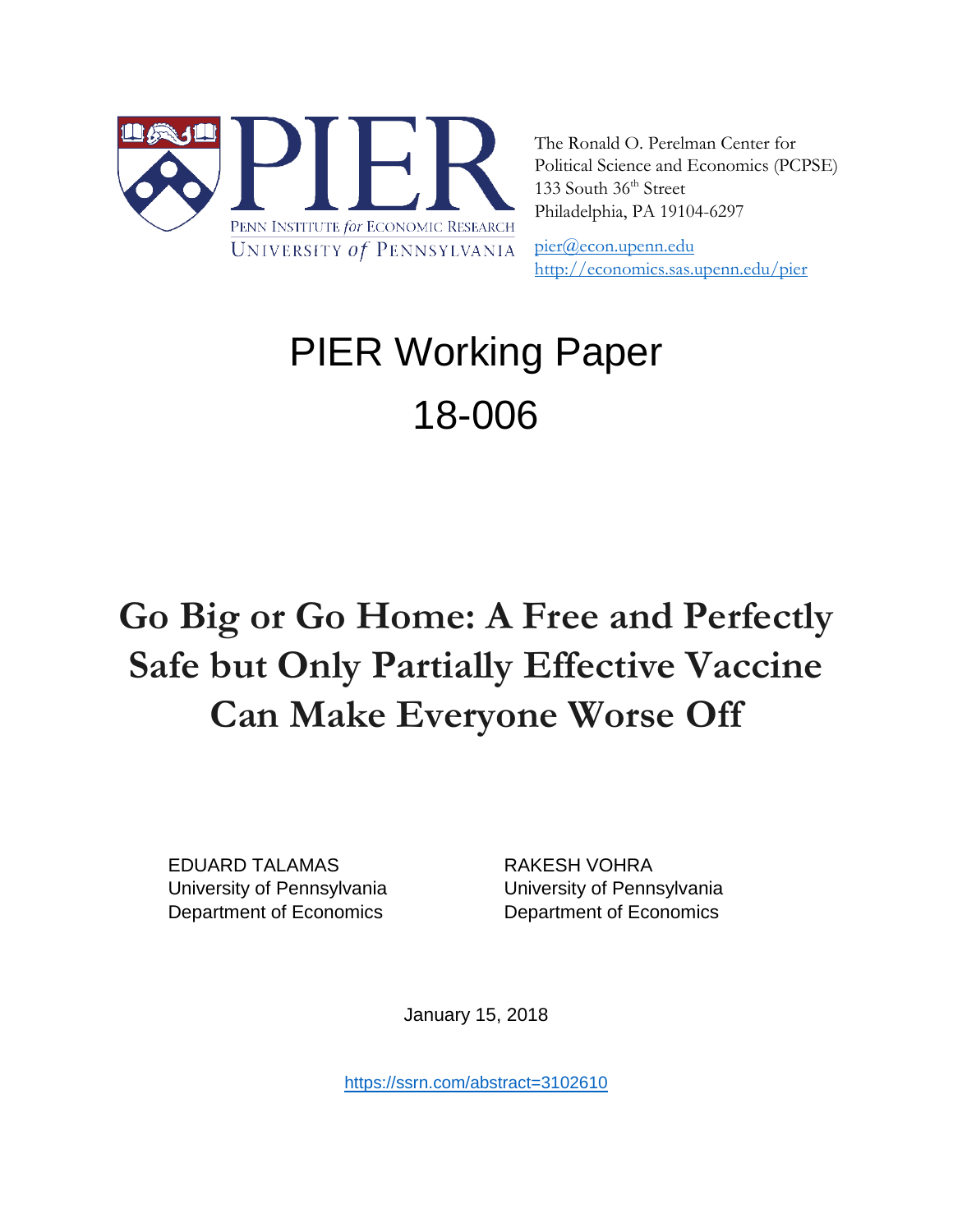### Go Big or Go Home: A Free and Perfectly Safe but Only Partially Effective Vaccine Can Make Everyone Worse Off<sup>∗</sup>

Eduard Talamàs & Rakesh Vohra†

#### **Abstract**

Vaccines are crucial to curb infectious-disease epidemics. Indeed, one of the highest priorities of the National Institutes of Health (NIH) on the HIV front is the development and delivery of a vaccine that is at least moderately effective. However, *risk compensation* could undermine the ability of partially-effective vaccines to curb epidemics: Since vaccines reduce the cost of risky interactions, vaccinated agents may optimally choose to engage in more of them and, as a result, may increase everyone's infection probability. We show that—in contrast to the prediction of standard models—things can be worse than that: *A free and perfectly safe but only partially effective vaccine can reduce everyone's welfare*. The reason is simple: By reducing the cost of risky interactions, a partially-effective vaccine can destabilize the existing interaction structure in favor of a less efficient one. Because of the strategic complementarities in risky interactions that we show arise when agents strategically choose their partners, the most efficient stable interaction structure after the introduction of a partially-effective vaccine can be much denser and—due to the negative externalities of risky interactions—worse for everyone. The result of this paper underscores the importance of taking into account the effects that different interventions have on social structure, and it suggests that the NIH might want to go big—i.e. deliver a highly-effective vaccine—or go home.

<sup>∗</sup>*Date Printed:* March 13, 2018

<sup>†</sup>Department of Economics & Department of Electrical and Systems Engineering, University of Pennsylvania. We thank Benjamin Golub for his feedback, encouragement and advice at many stages of this project. We also thank Edward Glaeser and Pau Milán for helpful discussions. This work was supported by the Warren Center for Network & Data Sciences, and the Rockefeller Foundation (#2017PRE301). The views expressed in this article do not reflect the views of the University of Pennsylvania, the Warren Center or the Rockefeller Foundation. All errors are our own.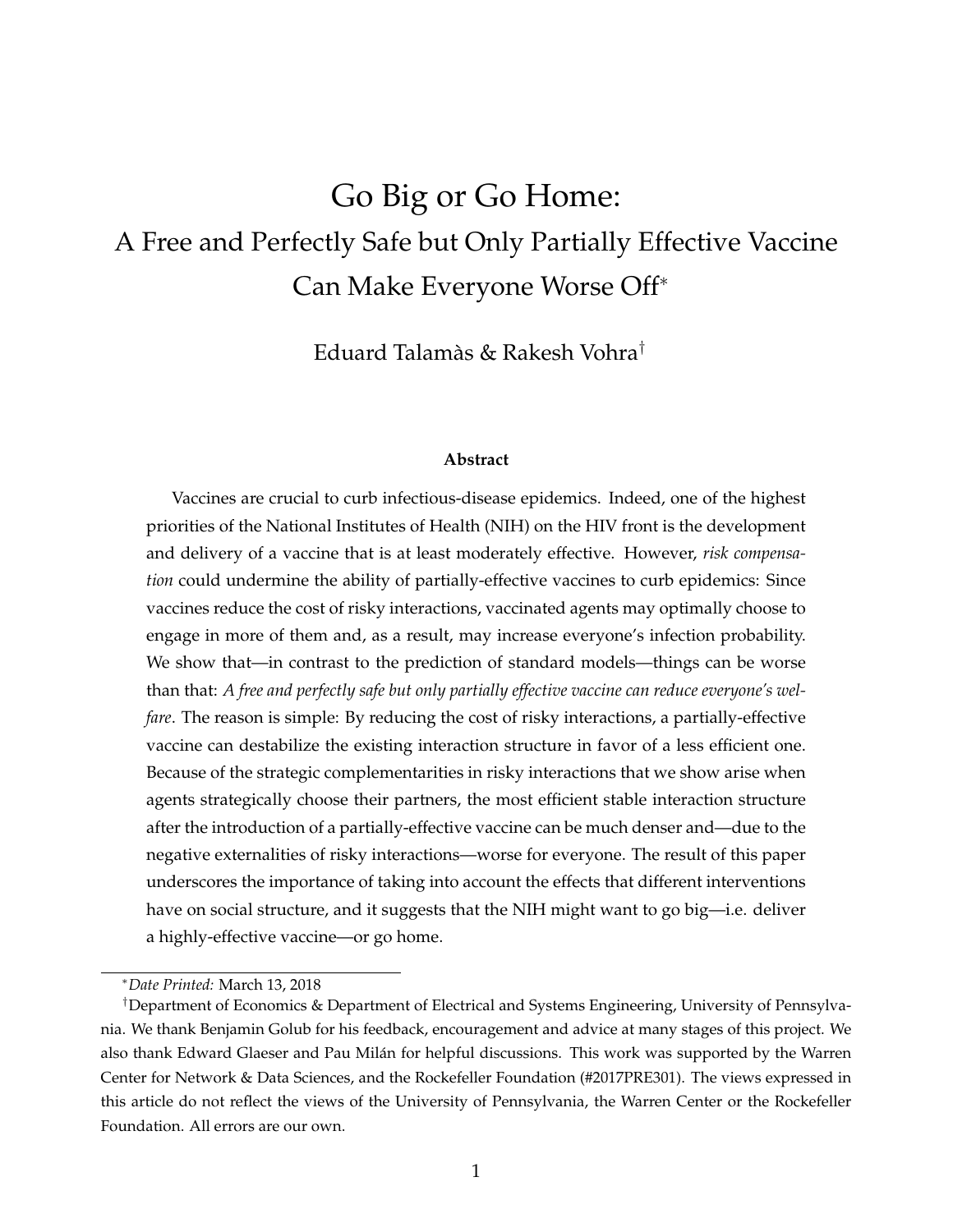#### <span id="page-2-3"></span>**1 Introduction**

Infectious-disease epidemics like HIV are a major source of human suffering. According to the World Health Organization, about 35 million people have died from HIV, and roughly the same number are currently living with this virus.<sup>[1](#page-2-0)</sup> The development of effective vaccines is crucial for preventing infectious-disease epidemics. Developing an HIV vaccine, for instance, is a high priority for the US National Institutes of Health. Anthony S. Fauci, the Director of the National Institute of Allergy and Infectious Diseases, recently observed<sup>[2](#page-2-1)</sup>

The development and delivery of a preventive HIV vaccine that is safe and *at least moderately effective* would help bring about a durable end to the HIV/AIDS pandemic. We are committed to pursuing multiple vaccine development strategies to achieve this goal.

In this paper we show that a free and perfectly safe but only partially effective vaccine can make everyone worse off. A partially-effective vaccine has two opposing effects on welfare. On the one hand, it allows agents to have more risky interactions, making them better off. On the other hand, it can increase the probability that agents become infected (because of the increase in risky interactions), making them worse off. We show that—in contrast to the prediction of existing economic epidemiological models—the second effect can dominate the first.

A key force in the mechanism is that there are strategic complementarities in risky inter-actions.<sup>[3](#page-2-2)</sup> The reason is simple; we illustrate it here with an example. Suppose that there are two pairs of agents having risky interactions to start with: Ann and Bob are one pair, and Chloe and Dane the other (Network 1 in [Figure 1\)](#page-3-0). Each individual has a fixed probability of contracting a given virus independently of her interactions, and an infected individual transmits the virus in any given interaction with probability  $p$ . Infection and transmission are independent across agents and interactions, respectively.

To build intuition, consider first the extreme case in which each interaction transmits the virus with probability one—that is,  $p = 1$ . An interaction between Chloe and Bob is risky for each of them, since under some states of the world only one of them is infected, and

<span id="page-2-1"></span><span id="page-2-0"></span><sup>&</sup>lt;sup>1</sup>See "Global Health Observatory (GHO) data" [here.](http://www.who.int/gho/hiv/en/)

<span id="page-2-2"></span> $2$ See "NIH and partners launch HIV vaccine efficacy study" [here.](https://www.nih.gov/news-events/news-releases/nih-partners-launch-hiv-vaccine-efficacy-study) Emphasis added.

<sup>&</sup>lt;sup>3</sup>[Friedman et al.](#page-15-0) [\(1987\)](#page-15-0), [Abdul-Quader et al.](#page-15-1) [\(1990\)](#page-15-1) and [Tross et al.](#page-16-0) [\(1992\)](#page-16-0) provide evidence that is consistent with strategic complementarities in risky interactions: They document how—in the context of unprotected sex and needle sharing—partners' risk-reductions efforts are correlated with own risk-reduction efforts.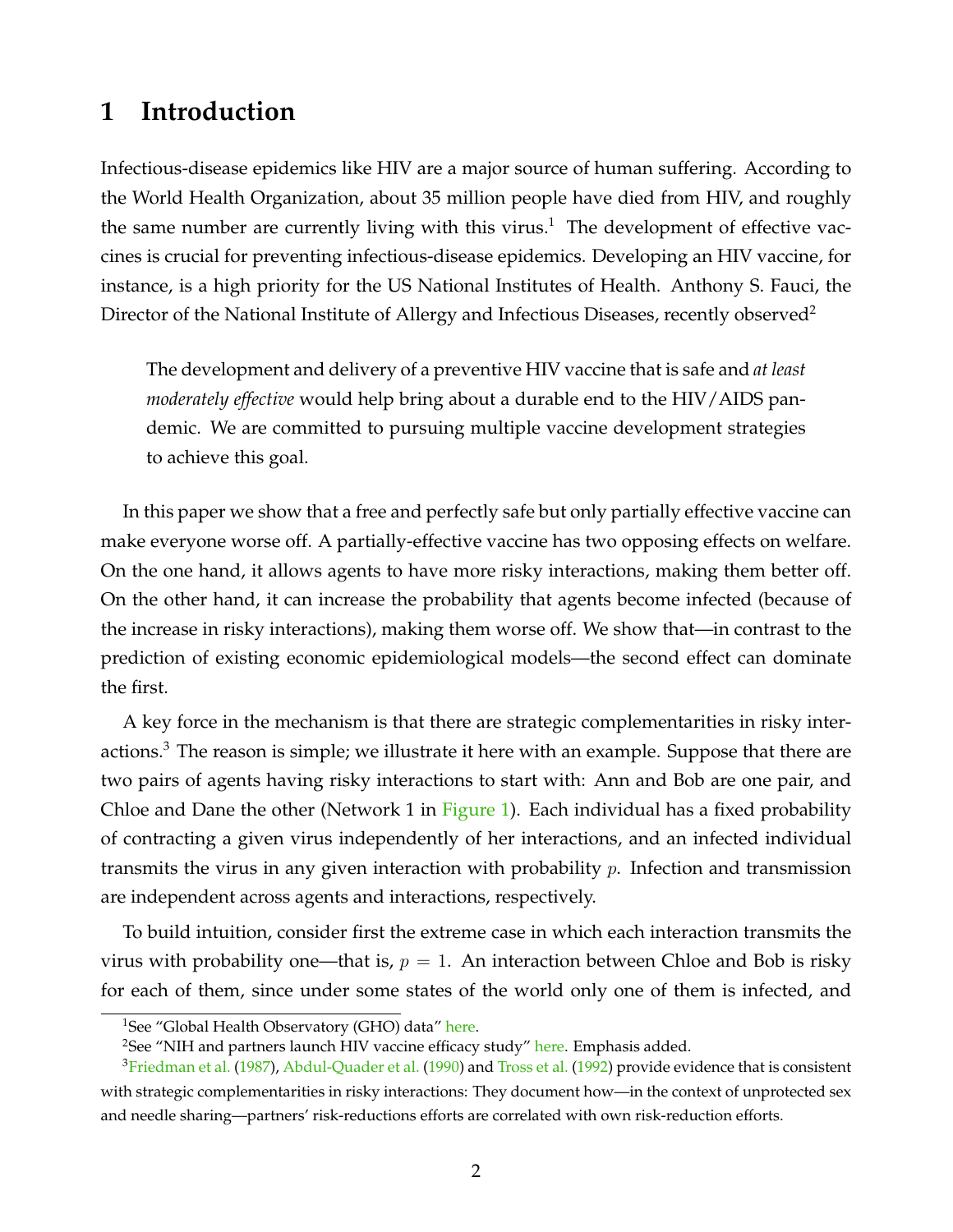hence an interaction would infect the other. We claim that *an interaction between Ann and Dane* (a switch from Network 1 to Network 2 in [Figure 1\)](#page-3-0) *increases Chloe and Bob's incentives to interact*. Indeed, in Network 2, the states of the world where one catches the virus are the same as the states of the world where the other one catches it, so their interaction is risk free. A similar intuition holds when  $p < 1$ : Ann and Dane's interaction decreases the probability that only one of Chloe and Bob is infected, hence increasing their incentives to interact.

<span id="page-3-0"></span>

Figure 1: Two illustrative interaction networks.

This paper illustrates as simply as possible the mechanism by which a free and perfectly safe but only partially effective vaccine can make everyone worse off. Intuitively, *fixing the network of social interactions*, the introduction of a partially effective vaccine reduces everyone's probability of becoming infected, and hence makes everyone better off. However, by reducing the (ceteris-paribus) cost of each risky interaction, such an intervention can *destabilize the efficient network structure*. Because of the strategic complementarities in risky interactions just described, the next-best stable network structure can feature substantially more interactions and—as a consequence of the negative externalities that each interaction imposes on others via an increased infection probability—be worse for everyone. In other words, a relatively high transmission probability can play a beneficial role by preventing deviations from the efficient social structure. As a result, the beneficial effects of a partially-effective vaccine—in terms of decreased infection probability given any social structure—must be traded off against the welfare effects of the change in social structure that it unleashes.

Many social scientists have long realized that social networks play a central role in epidemiological processes (see for example [Jacquez et al.](#page-16-1) [1988,](#page-16-1) [Barnard](#page-15-2) [1993](#page-15-2) and [Friedman](#page-15-3) [et al.](#page-15-3) [2006\)](#page-15-3). Standard economic epidemiological models, however, abstract away from the structure of social interactions, so they are unable to capture the mechanism that we illus-trate in this paper (see for example [Kremer](#page-16-2) [1996](#page-16-2) and [Fenichel et al.](#page-15-4) [2011\)](#page-15-4). Indeed, a free and perfectly safe but only partially effective vaccine necessarily makes everyone better off in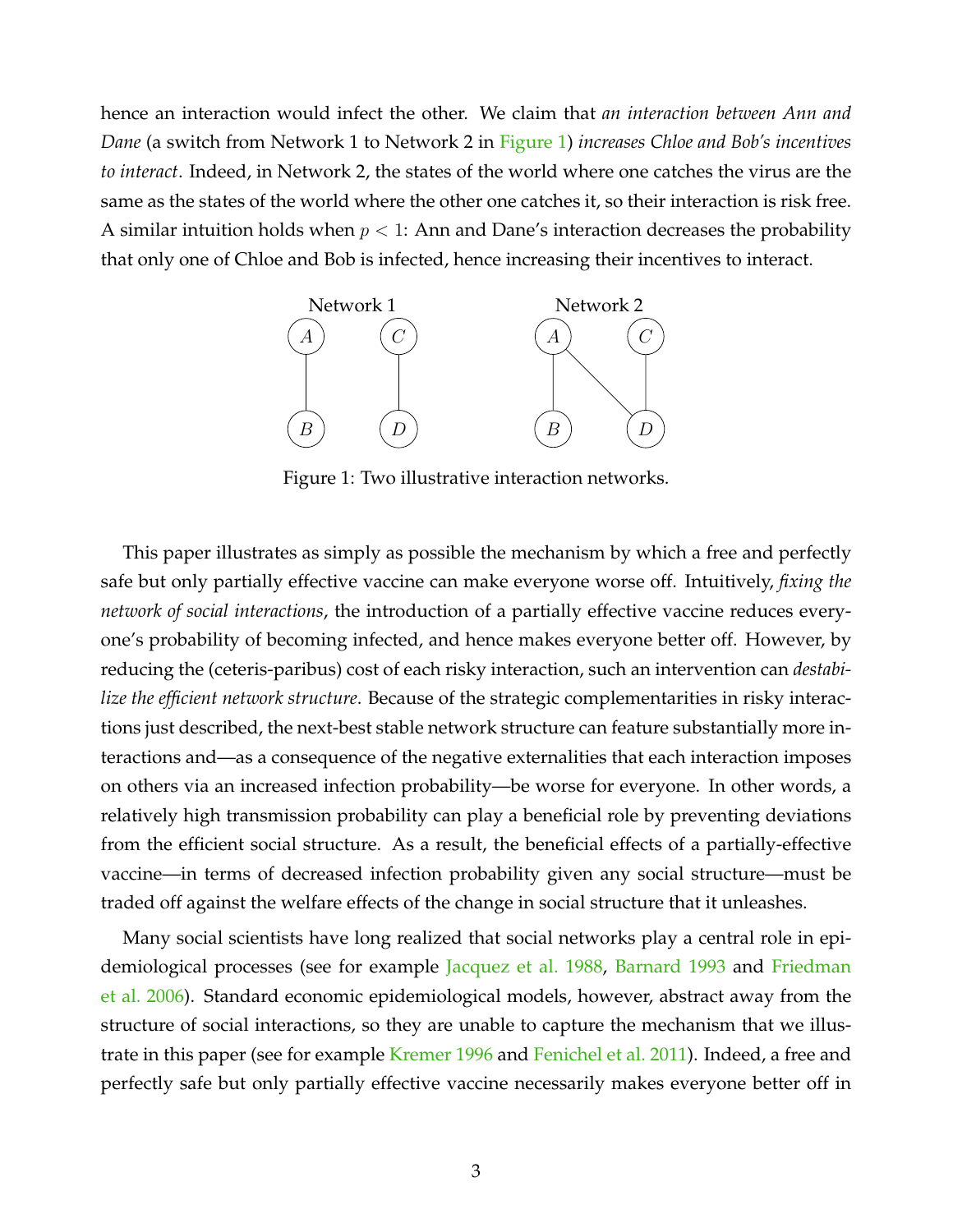these models. The logic is simple; [Kremer](#page-16-2) [\(1996,](#page-16-2) page 555) explains it as follows:<sup>[4](#page-4-0)</sup>

Adoption of an imperfectly effective vaccine could not cause the number of partners to increase so much that [the per-interaction probability of infection] increased, because people would not be willing to have more partners if the probability of infection from an additional partner increased.

Hence, in these canonical models, everyone is better off after the adoption of a free and perfectly safe imperfect vaccine. Indeed, since such a vaccine decreases the per-interaction probability of infection, everyone can choose the same amount of interaction as she was choosing before its introduction, and in this way obtain the same benefits from her interactions with a reduced probability of infection. From this perspective, the contribution of this paper is to show the existence of non-trivial tradeoffs in the distribution of free and perfectly safe but only partially effective vaccines: When agents strategically choose whom to interact with, there are strategic complementarities in risky interactions, which implies that the introduction of a perfectly safe and free but only partially-effective vaccine can make everyone worse off.

The result of this paper suggests that taking into account agents' strategic choice of partners is important in order to understand the potential effects that different interventions have on social structure—and hence on behavior and welfare. Moreover, it suggests that measuring the relevant interaction structure—and how it changes with different interventions can be crucial for understanding which social groups are more likely to feature strategic complementarities in risky interactions, and hence which parts of a society are more vulnerable to the potentially-negative welfare effects of partially-effective vaccines and similar interventions.

The remainder of this paper is organized as follows. In [section 2](#page-5-0) we introduce the simple model that we use to illustrate our argument, and in [section 3](#page-6-0) we discuss how strategic complementarities in risky interactions naturally arise in this model. In [section 4](#page-7-0) we characterize the set of pairwise-stable networks in this simple model. In [section 5](#page-9-0) we present the main result of this paper: A free and perfectly safe but only partially-effective vaccine can make everyone worse off. We discuss the contribution of this paper in the context of the re-

<span id="page-4-0"></span> ${}^{4}$ In this quote, we have substituted the symbol  $\beta Y$  with its corresponding words: The per-interaction probability of infection. The sentence that follows the one in this quote is: "However, the combined costs of the increased prevalence, plus the expense and side effects of the vaccine, could outweigh the benefits of a reduced risk of infection per partner and so introduction of an imperfect vaccine could make everybody worse off." In this paper we show that an imperfect vaccine can reduce everyone's welfare *even if it is free and has no side effects.*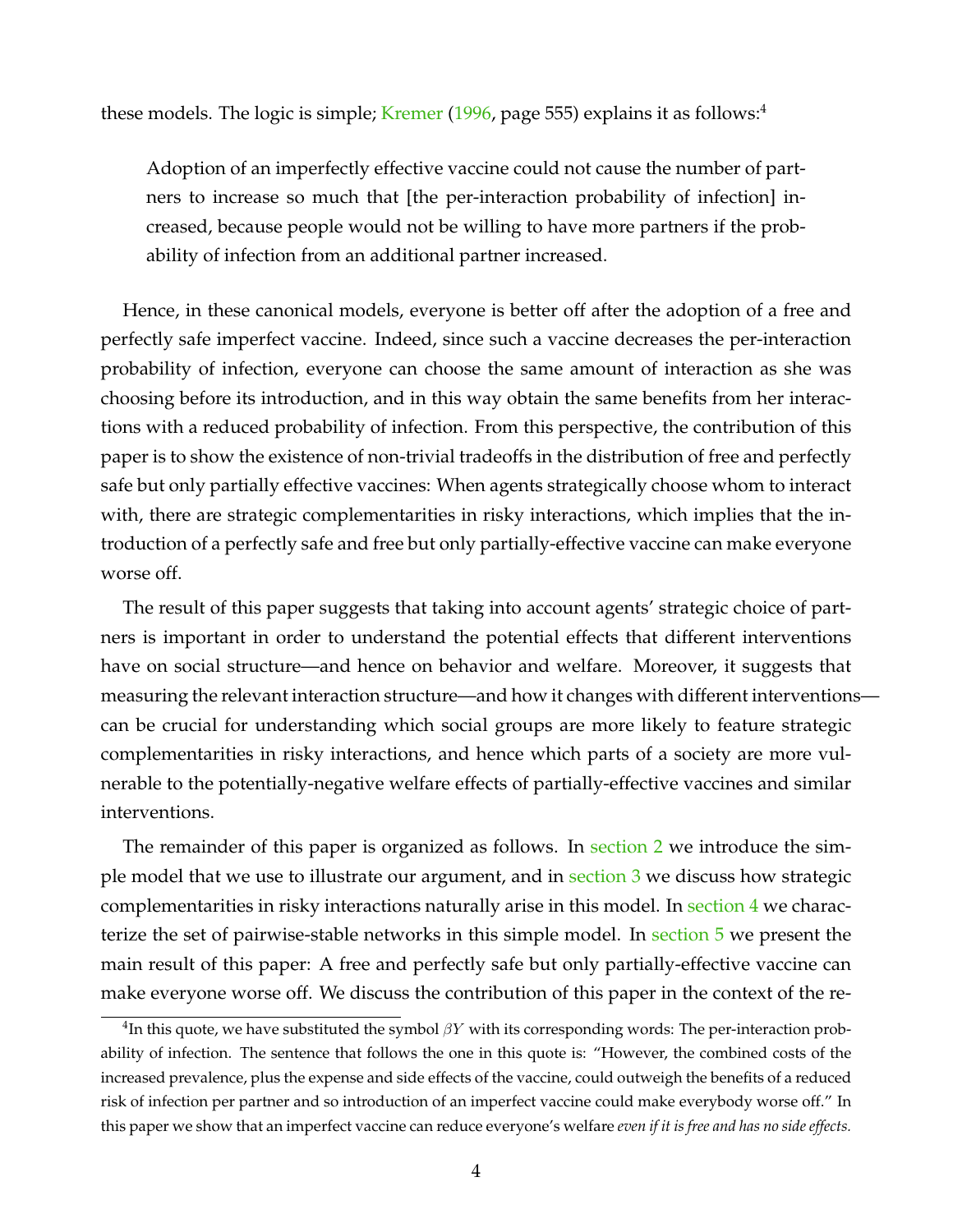lated literature in [section 6,](#page-9-1) and we conclude in [section 7.](#page-12-0) [Appendix A](#page-13-0) derives the infection probabilities that we use to prove some of the statements in the main body of the paper.

### <span id="page-5-0"></span>**2 Simple Epidemiological Model**

There are four agents (two men and two women) and four stages, listed below.

- Stage 1: **Network Formation.** Each agent simultaneously announces which partners he or she wants to have. An edge between two agents is formed if and only if both of them have announced that they want to partner with the other.
- Stage 2: **Infection.** Each agent becomes exogenously infected with probability q. Infection is independent across agents.
- Stage 3: **Contagion.** Each edge becomes *live* with probability p. Each agent connected via a path of live edges to an infected agent becomes infected. Edges become live independently of each other.
- Stage 4: **Utility Realized.** The utility of each agent is the benefit that he or she derives from his or her partners $^5$  $^5$  ( $0$  if no opposite-sex partners,  $s_1$  if one opposite-sex partner, and  $s_1\!+\!s_2$ if two opposite-sex partners) less the cost of infection  $(c$  if infected, and  $0$  otherwise).

*Note* 2.1*.* This model is similar to the one in [Blume et al.](#page-15-5) [2011:](#page-15-5) The main difference is that [Blume et al.](#page-15-5) [2011](#page-15-5) assume that infected agents do not benefit from their links, whereas we assume that infected agents benefit from their links but pay a cost  $c$  when they become infected. More importantly, their objective is different: Whereas we focus on the effects of partially-effective vaccines—which we think of as reductions in the probabilities q and  $p$  they focus on characterizing the structural differences between optimal and stable networks.

Stage 1 is the only stage in which agents take actions. We focus on situations in which having a risky interaction involves mutual consent. To capture this idea, we assume that the outcome in stage 1 is a *pairwise-stable* network. This solution concept—first proposed by [Jackson and Wolinsky](#page-16-3) [\(1996\)](#page-16-3)—is a natural refinement of Nash equilibrium in the network formation game (stage 1). Informally, a network is (pairwise) *stable* if no agent has an incentive to drop an existing edge, and no two agents have an incentive to form a new edge. To define it formally, let E be the edge set of a network and denote by  $u_i(E)$  the utility that

<span id="page-5-1"></span><sup>5</sup>For simplicity, agents derive no benefit from same-sex partners.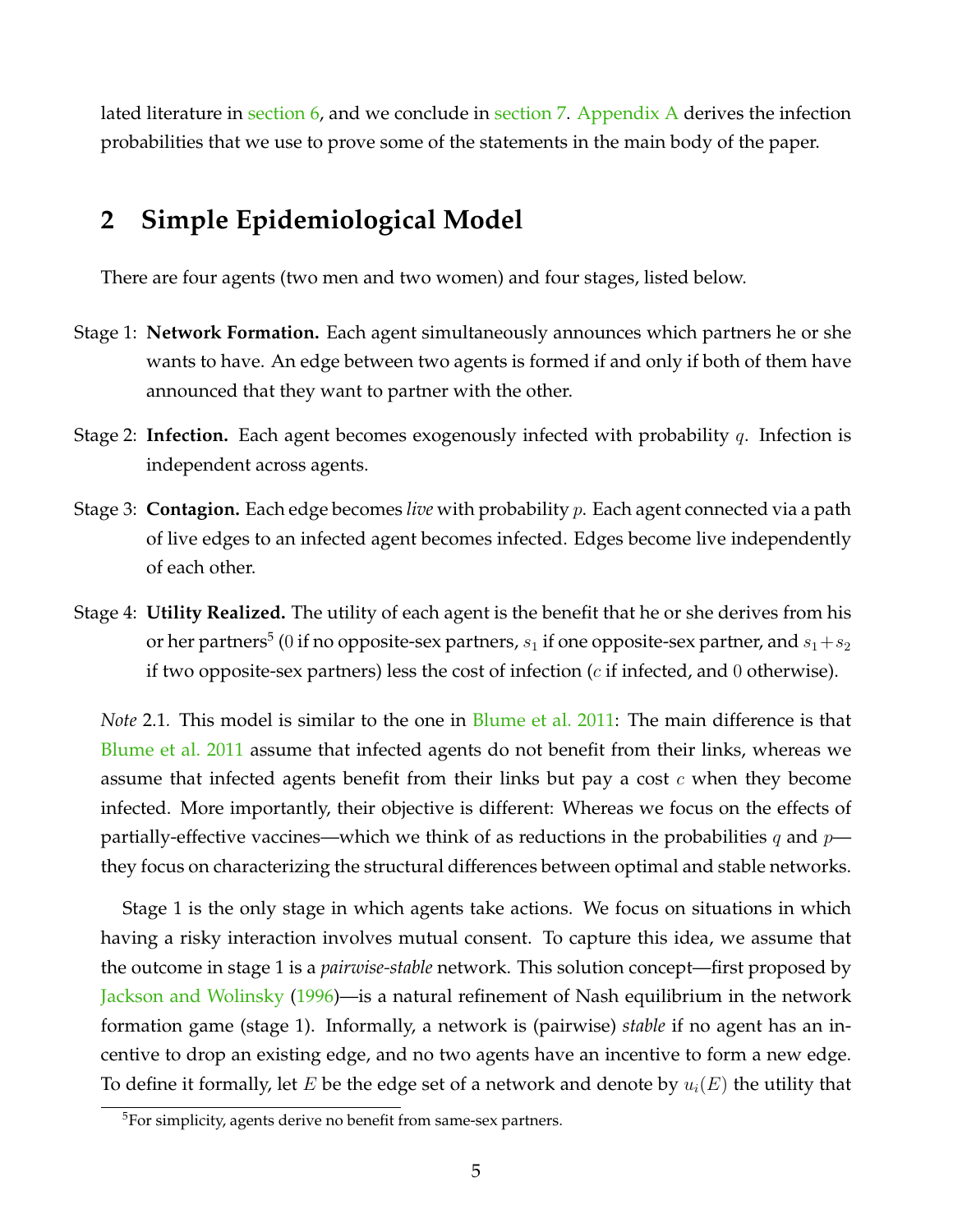agent *i* enjoys at edge set E. The network with edge set E is said to be (pairwise) stable if the following two conditions hold:<sup>[6](#page-6-1)</sup>

- 1. For all  $ij \in E$ ,  $u_i(E) \ge u_i(E \setminus ij)$  and  $u_i(E) \ge u_i(E \setminus ij)$ .
- 2. For all  $ij \notin E$ , if  $u_i(E \cup ij) > u_i(E)$ , then,  $u_i(E \cup ij) < u_i(E)$ .

*Note* 2.2*.* We base our analysis on pairwise stability because it is both a well understood solution concept and natural for the applications that we focus on in this paper. Our analysis goes through if—in addition to pairwise stability—we require that no agent has incentives to sever any subset of her existing links.

For simplicity, we focus throughout on the case in which the utility  $s_1$  of the first edge is high enough so that no network with an isolated agent is pairwise stable. [Figure 2](#page-6-2) depicts all the possible networks (up to isomorphism) that can emerge in the network formation stage. Let  $\mu_i$  denote the probability that agent *i* becomes infected (exogenously—i.e. in stage 2—or endogenously—i.e. in stage 3); for simplicity we denote by  $\mu_I$  and  $\mu_X$  the infection probability of any given agent in the symmetric networks I and  $X$ , respectively. [Appendix A](#page-13-0) describes the probability that the agent in each relevant network position is infected.

<span id="page-6-2"></span>

Figure 2: The Three Relevant Network Structures.

#### <span id="page-6-0"></span>**3 Strategic Complementarities in Risky Interactions**

In this section we show how strategic complementarities in risky interactions naturally arise in the model described in [section 2.](#page-5-0) [Proposition 3.1](#page-6-3) formalizes this idea using [Definition 3.1.](#page-6-4)

<span id="page-6-4"></span>**Definition 3.1.** Given a network G, the *risk of the edge ij for agent i* is the difference in *i*'s infection probability in  $G \cup ij$  and i's infection probability in G. When the risk of edge ij is the same for agents i and j, we refer to it simply by the *risk of the edge* ij.

<span id="page-6-3"></span><span id="page-6-1"></span><sup>&</sup>lt;sup>6</sup>For brevity, we denote the edge between nodes *i* and *j* by *ij*.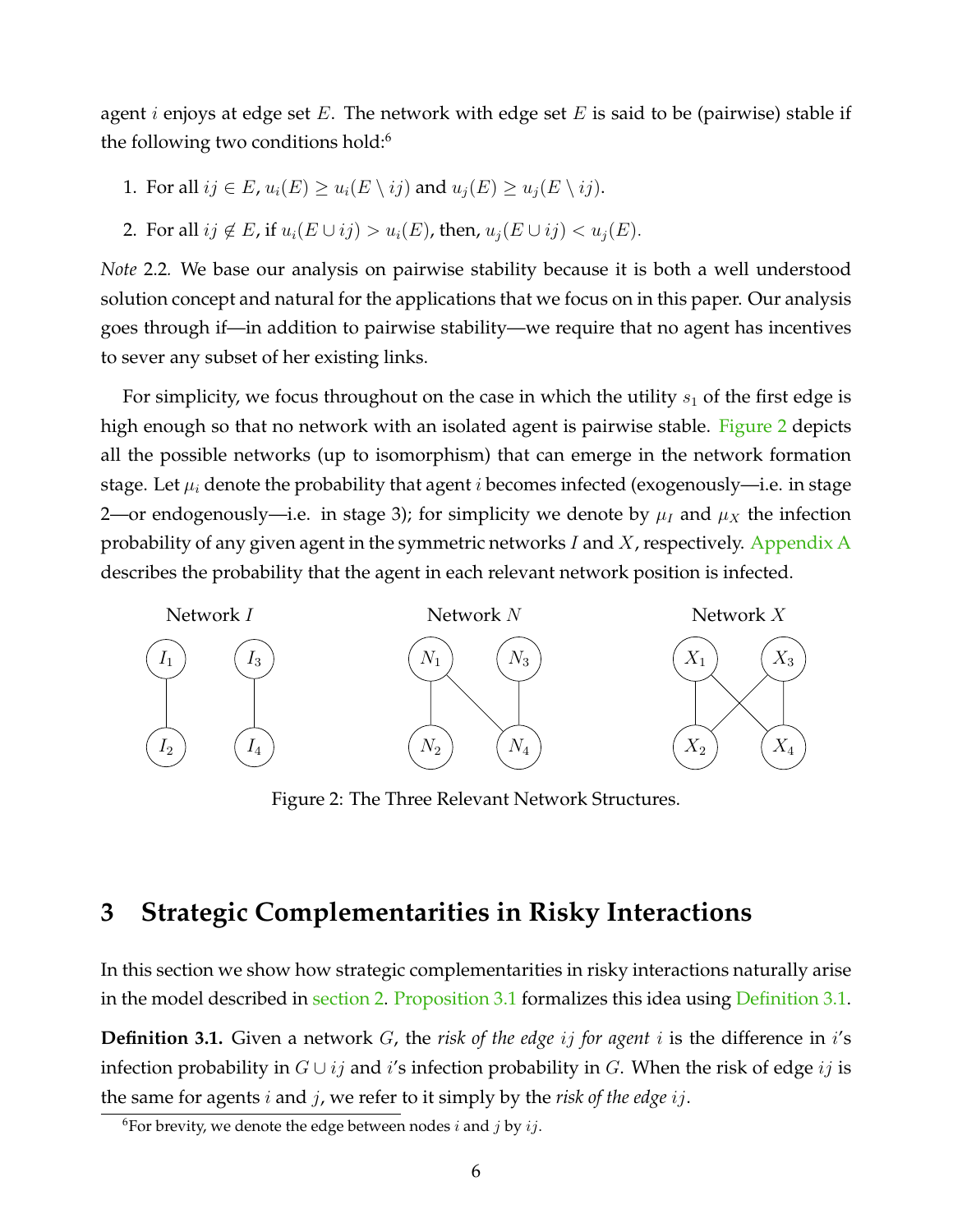**Proposition 3.1.** *The risk of the edge*  $N_2N_3$  *in Network* N *is smaller than the risk of the edge*  $I_2I_3$  *in Network* I*.*

*Proof.* The risk of edge  $N_2N_3$  is  $\mu_X - \mu_{N_2}$ , and the risk of edge  $I_2I_3$  is  $\mu_{N_1} - \mu_I$ . Using the expressions derived in [Appendix A,](#page-13-0) it is easily verified that  $\mu_X - \mu_{N_2} \ge \mu_{N_1} - \mu_I$  for all values of  $p$  and  $q$ .  $\Box$ 

*Note* 3.1*.* [Figure 3](#page-8-0) depicts the risk of edge  $N_2N_3$  and  $I_2I_3$  as a function of the transmission probability  $p$  when the exogenous infection probability is  $q=\frac{1}{4}$  $\frac{1}{4}$ ; the picture looks similar for all  $q \in (0, 1)$ . The risk of edge  $N_2N_3$  is increasing for low values of p and decreasing for high values of p. Intuitively, the risk of edge  $N_2N_3$  is highest when the transmission probability is high enough so that this edge has a substantial probability of transmitting an infection but low enough so that there is a substantial probability that only one of agents  $N_2$  and  $N_3$  are infected.

#### <span id="page-7-0"></span>**4 Stable Networks**

[Proposition 4.1](#page-7-1) shows that requiring that the outcome in the network formation stage be stable reduces the candidate networks to  $I$  and  $X$ . This observation substantially simplifies the analysis, since these two networks are fully symmetric.

<span id="page-7-1"></span>**Proposition 4.1.** *Network* N *is unstable for all* p*.*

*Proof.* Suppose for contradiction that network N is stable. This implies that the cost of the diagonal edge for  $N_2$  is not greater than its benefit. By [Proposition 3.1,](#page-6-3) the cost of adding the edge  $N_2N_3$  for  $N_2$  and  $N_3$  is smaller than the cost of adding  $N_1N_4$  for  $N_1$  and  $N_4$ , while its benefit is exactly the same, so both  $N_1$  and  $N_4$  have incentives to remove the edge  $N_1N_4$ , a contradiction.  $\Box$ 

[Proposition 4.2](#page-7-2) shows that network I is stable for intermediate values of the transmission probability  $p$ , which is intuitive: When the transmission probability  $p$  is small enough, network *I* is not stable because agents have incentives to form the diagonal links. In contrast, when the transmission probability  $p$  is high enough, network  $I$  is not stable because agents have incentives to remove their one link.

<span id="page-7-2"></span>**Proposition 4.2.** *There exist*  $p^*$ ,  $p^{**}$  such that network *I* is stable if and only if  $p \in [p^*, p^{**}]$ *.*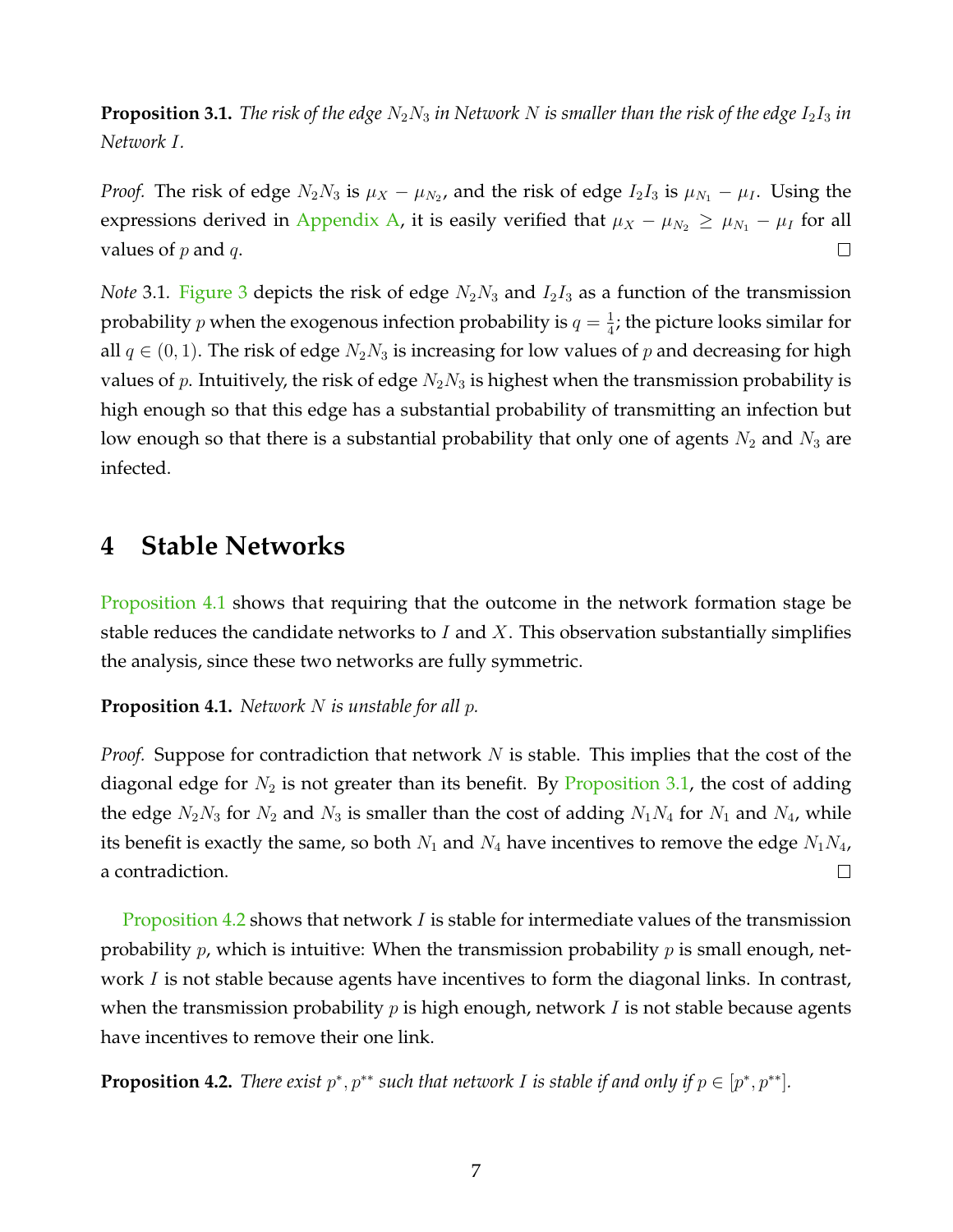*Proof.* Network I is stable if and only if (i) no agent wants to delete her existing edge (that is, the cost  $s_1$  of deleting this edge is greater than the associated benefit  $c\mu_I$ ) and (ii) no two agents have incentives to partner up (that is, the cost  $c(\mu_{N_1} - \mu_I)$  of an extra edge is greater than its benefit  $s_2$ ). Using [Equation 1](#page-13-1) in [Appendix A,](#page-13-0) condition (i) is easily verified to hold for all  $p$  small enough. Using [Equation 3](#page-13-2) in [Appendix A,](#page-13-0) condition (ii) is easily verified to  $\Box$ hold for all  $p$  large enough.

*Note* 4.1. [Figure 3](#page-8-0) illustrates the determinants of the cutoff  $p^*$  when the infection probability is  $q=\frac{1}{4}$  $\frac{1}{4}$  and  $\frac{s_2}{c}$  = .11. For simplicity, in [Figure 3,](#page-8-0) we don't show the determinants of the cutoff  $p^{**}$ ; this cutoff is 1 if  $s_1$  large enough.

[Proposition 4.3](#page-8-1) shows that network X is stable with the only potential exception of a range of intermediate values of transmission probability, which is intuitive: The benefit from removing the edge  $X_2X_3$  for its adjacent vertices is highest for intermediate values of p, when it is most likely that only one of them is infected in network N.

<span id="page-8-0"></span>

Figure 3: Illustration of [Proposition 4.2](#page-7-2) and [Proposition 4.3](#page-8-1) when  $q = \frac{1}{4}$  $\frac{1}{4}$  and  $\frac{s_2}{c} = .11$ . Assuming  $s_1$  is large enough, network I is stable if and only if  $\frac{s_2}{c}$  is below  $\mu_{N_1} - \mu_I$ . Network *X* is stable if and only if  $\frac{s_2}{c}$  is above  $\mu_X - \mu_{N_2}$ .

<span id="page-8-1"></span>**Proposition 4.3.** *There exist*  $p^* < p \leq \overline{p}$  such that network X is stable for all  $p \notin (p, \overline{p})$ .

*Proof.* Network X is stable if and only the benefit  $c(\mu_X - \mu_{N_2})$  from deleting an edge is smaller than its cost  $s_2$ . Using [Equation 4](#page-13-3) in [Appendix A,](#page-13-0) it is easily verified that this is satisfied for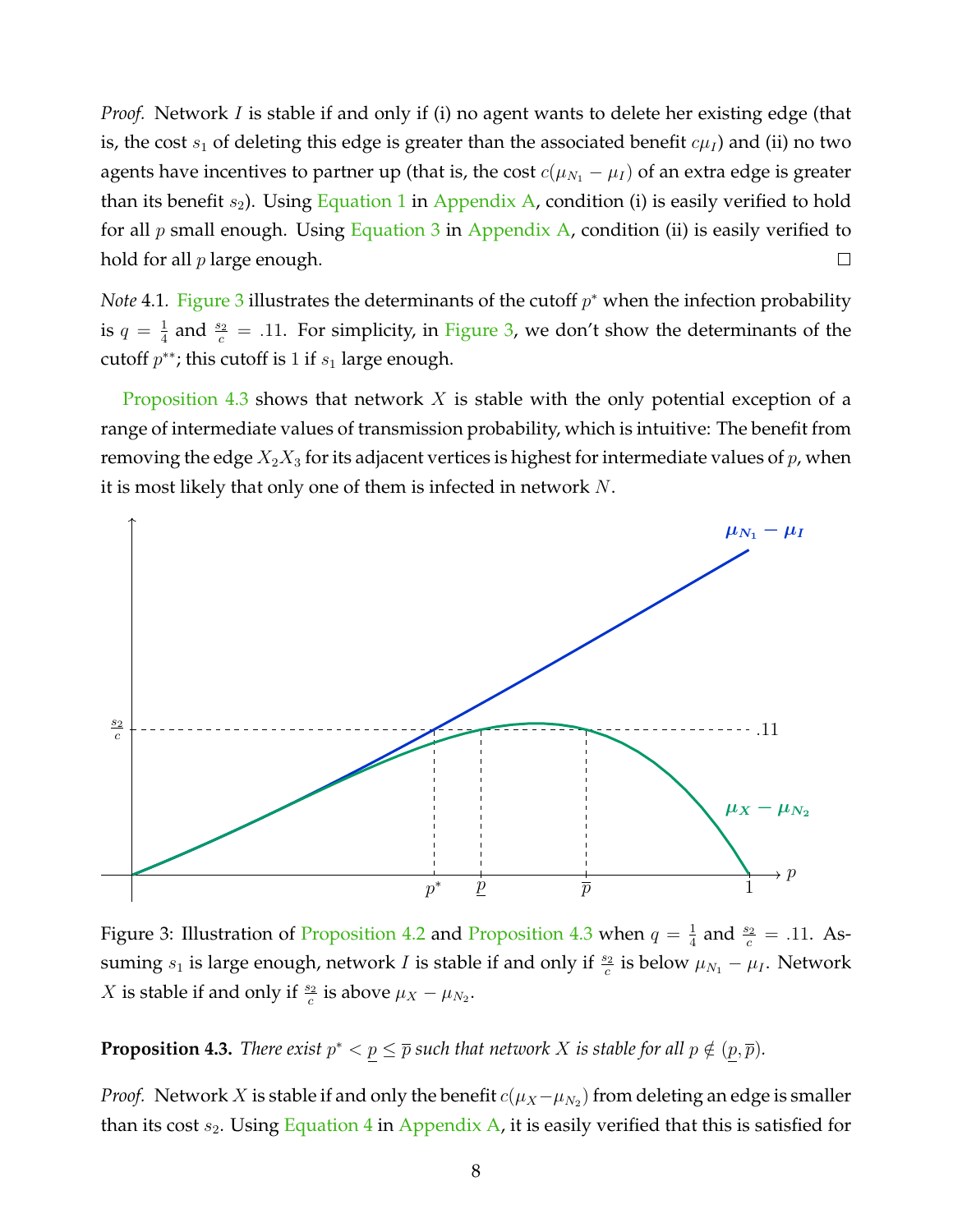all p except possibly those in an intermediate range  $(p, \bar{p})$ . The fact that  $p^* < p$  follows from [Proposition 3.1.](#page-6-3)  $\Box$ 

*Note* 4.2. [Figure 3](#page-8-0) illustrates the determinants of the cutoff values  $p$  and  $\bar{p}$  when the infection probability is  $q=\frac{1}{4}$  $\frac{1}{4}$  and  $\frac{s_2}{c}$  = .11. For large enough values of  $\frac{s_2}{c}$ , network X is stable for all transmission probabilities p.

#### <span id="page-9-0"></span>**5 Partially-Effective Vaccines Can Make Everyone Worse Off**

Network I and network  $X$ —the only two potentially stable networks—are fully symmetric, which implies that each agent's expected utility is the same in every stable network. Therefore, the welfare in each network scales with the expected utility of a single agent in this network.

From [Proposition 4.2](#page-7-2) and [Proposition 4.3,](#page-8-1) we have that there always exists a nonempty region  $(p^*, p)$  of values of the transmission probability  $p$  in which (i) both networks  $I$  and  $X$ are stable and (ii) a reduction in  $p$  leads to only network  $X$  being stable. [Theorem 5.1](#page-9-2) follows directly from this observation and the fact that for all values of  $p$  close enough to  $p^*$ , welfare in network  $I$  is greater than in network  $X_\cdot{}^7$  $X_\cdot{}^7$ 

<span id="page-9-2"></span>**Theorem 5.1.** *There exists* ∆ > 0 *s.t. each agent's expected utility in the most efficient stable network when*  $p \in (p^*, p^* + \Delta)$  *is greater than when*  $p \in (p^* - \Delta, p^*)$ *.* 

[Figure 4](#page-10-0) illustrates [Theorem 5.1](#page-9-2) for a particular utility function ( $s_1 = 40$ ,  $c = 80$  and  $\frac{s_2}{c}$  = .11) and exogenous infection probability  $q=\frac{1}{4}$  $\frac{1}{4}$ . In this case,  $p^*$  is approximately .48.

*Note* 5.1*.* [Theorem 5.1](#page-9-2) implies that there is always a range of transmission probabilities and a threshold  $\Delta > 0$  such that—assuming that we start from the most efficient stable network (network I)—an intervention that reduces p by more than  $\Delta$  but less than 2 $\Delta$  necessarily harms everyone. A similar statement holds for interventions that reduce both  $p$  and  $q$ .

#### <span id="page-9-1"></span>**6 Relation to Existing Literature**

The well-known phenomenon of *risk compensation* is an important element of the mechanism that we describe in this paper. Observed at least as early as the Victorian era (see for

<span id="page-9-3"></span><sup>&</sup>lt;sup>7</sup>To see this last fact, note that, when  $p = p^*$ , agent 1's expected utility in network I is the same as that in network  $N$ , and hence, agent 1's expected utility in network  $I$  is strictly greater than that in network  $X$ .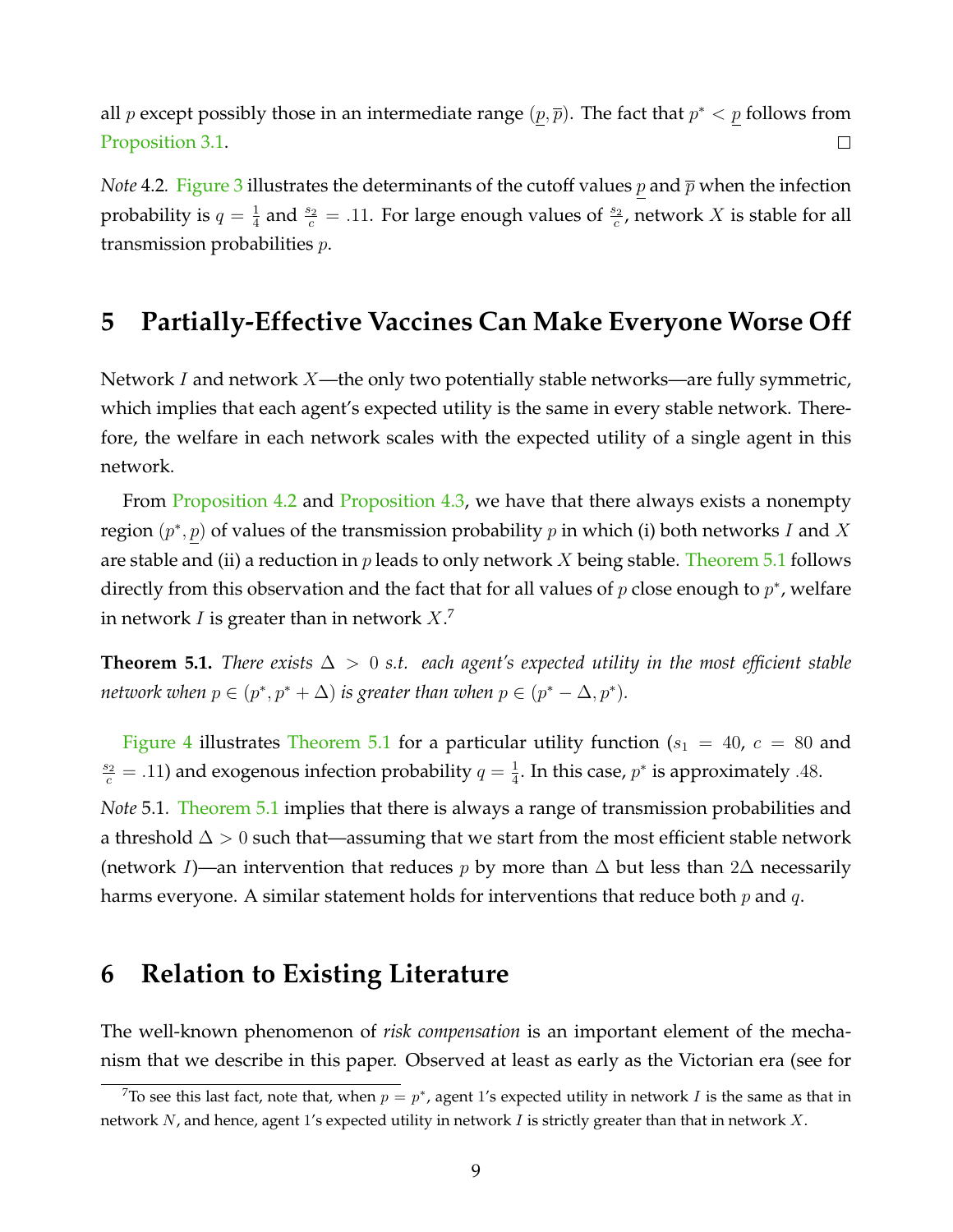<span id="page-10-0"></span>

Figure 4: Illustration of [Theorem 5.1](#page-9-2) when  $s_1 = 40, c = 80, \frac{s_2}{c} = .11$  and  $q = 1/4$ . Each agent's expected utility under the most efficient stable network structure is in bold.

example [Adams](#page-15-6) [1879\)](#page-15-6), it was popularized by [Peltzman](#page-16-4) [1975,](#page-16-4) who controversially suggested that automobile safety regulations would not diminish automobile-related deaths. In the context of HIV, the evidence on risk compensation is mixed. For example, on the one hand, [Eaton and Kalichman](#page-15-7) [2007](#page-15-7) (see also [Blumenthal and Haubrich](#page-15-8) [2017\)](#page-15-8) review the empirical literature on risk compensation in HIV prevention and conclude that "risk compensation is evident in response to prevention technologies that are used in advance of HIV exposure and at minimal personal cost." On the other hand, [Marcus et al.](#page-16-5) [2013](#page-16-5) argue that there is no evidence of risk compensation in a recent trial of Daily Oral HIV Preexposure Prophylaxis (iPrEx).

The main contribution of this paper is to show that—as a result of risk compensation a free and perfectly safe but only partially effective vaccine can make everyone worse off, which suggests that a non-trivial welfare trade-off must be considered when deciding whether or not to distribute partially-effective vaccines: While such an intervention increases the welfare associated with any given interaction structure, it can disrupt the existing interaction structure in favor of a more inefficient one. As already discussed in [section 1,](#page-2-3) this contrasts with standard economic epidemiological models, which predict that free and perfectly safe vaccines—no matter how ineffective—necessarily make everyone better off.

Interestingly, using a dynamic version of a standard economic epidemiological model,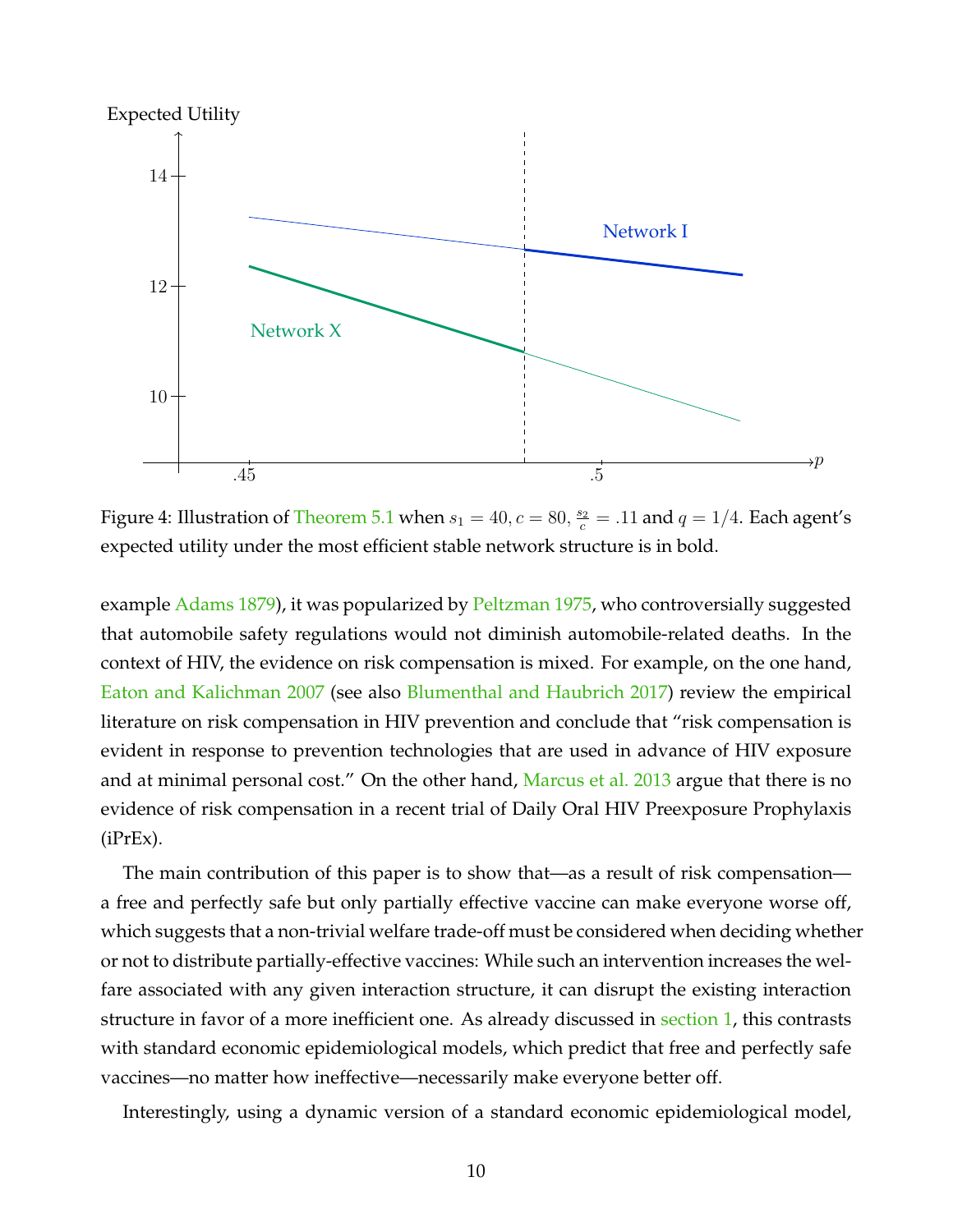[Toxvaerd](#page-16-6) [2017](#page-16-6) argues that partially-effective vaccines can have negative welfare consequences in the transition between steady states. In contrast, we show—using a different model that allows agents to strategically choose whom to interact with—that the conclusion that a free and perfectly safe but only partially-effective vaccine necessarily makes everyone better off in steady state is an artifact of the anonymous-mixing assumption of the standard models.

The mechanism that we illustrate in this paper is related to—but distinct from—the one described in [Kremer](#page-16-2) [1996,](#page-16-2) which can be summarized as follows: If low-activity people reduce their activity by a higher proportion than high-activity people in response to an increase in the prevalence of the disease, the composition of the pool of available partners worsens after such a change, which creates positive feedbacks. In stark contrast with our mechanism, however, the feedback effects in [Kremer](#page-16-2) [1996](#page-16-2) only make partially-effective vaccines more desirable. Indeed, in that model, the introduction of a vaccine reduces the marginal probability of infection for low-activity people more than for high-activity people.[8](#page-11-0) This force is absent in our analysis because—in order to illustrate our mechanism as simply as possible—we focus on the case of homogeneous preferences.

The main ingredients of the mechanism that we illustrate in this paper are that risky interactions feature (i) strategic complementarities and (ii) negative externalities. [Hoy and Pol](#page-16-7)[born](#page-16-7) [\(2015\)](#page-16-7) elegantly show how the combination of these two forces can imply that a safety technology improvement is welfare reducing. From this perspective, the contribution of this paper is to illustrate how strategic complementarities and negative externalities naturally arise in models of strategic risky interactions, and that a safety-technology improvement—a partially-effective vaccine in our application—can indeed reduce welfare in these models.

This paper complements the growing body of literature that studies the effects of different interventions on epidemiological processes (see for example [Galeotti and Rogers](#page-15-9) [2013,](#page-15-9) [Chen](#page-15-10) [and Toxvaerd](#page-15-10) [2014,](#page-15-10) [Rowthorn and Toxvaerd](#page-16-8) [2015,](#page-16-8) [Goyal and Vigier](#page-16-9) [2015](#page-16-9) and [Goyal et al.](#page-16-10) [2016\)](#page-16-10). The main difference between this paper and most of this literature is that we focus on the *welfare effects* of such interventions—rather than the effects on *infection rates*.

This paper is not the first to study epidemiological processes using the network formation model of [Jackson and Wolinsky](#page-16-3) [1996.](#page-16-3) For example, [Blume et al.](#page-15-5) [2011](#page-15-5) use this approach to provide asymptotically tight bounds on the welfare of both optimal and stable networks. We use this simple and natural model to illustrate a simple mechanism that has important policy implications. While the particular model that we work with is useful to make our

<span id="page-11-0"></span> ${}^{8}$ For those with sufficiently many partners, the introduction of a vaccine will actually increase the marginal risk of infection from an additional partner, reducing their optimal number of partners, and hence making the pool of available partners safer.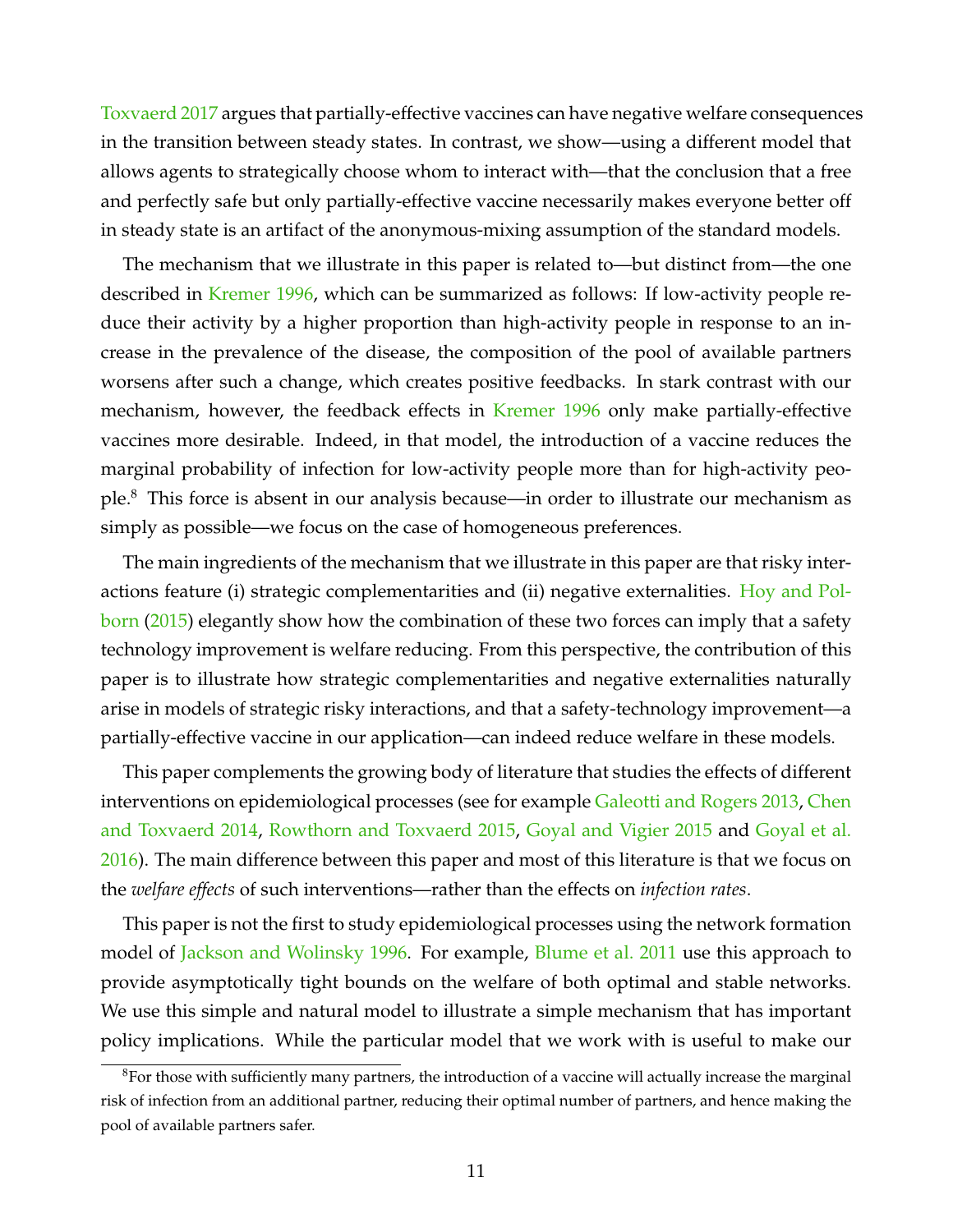argument simply and precisely, the argument itself is general, so it should also apply to more general epidemiological models.

#### <span id="page-12-0"></span>**7 Conclusion**

The capacity of infectious-disease epidemics to disrupt societies is comparable to that of wars and natural disasters. For this reason, considerable resources are expended to manage and ameliorate the effects of such epidemics. Because of risk compensation, however, the effects of different potential interventions are subtle. As a consequence, before deciding whether and how to intervene, we might wish to ensure that our interventions at least do no harm.

We show that—in contrast to what standard models predict—this fundamental principle is not necessarily satisfied by an intervention that consists of distributing a free and perfectly safe but only partially effective vaccine. In fact, we show that such an intervention can harm everyone. The reason is simple: Everything else equal, such a vaccine reduces the cost (in terms of infection probability) of having risky interactions, and hence it can destabilize the existing interaction structure in favor of a more inefficient one. We show how strategic complementarities—which arise naturally once we allow agents to strategically choose their partners—can generate feedback effects and, as a consequence, the next-best interaction structure can be much denser. Because of the negative externalities of risky interactions, this can make everyone worse off.

The result of this paper suggests that, on the HIV front, the National Institutes of Health might want to go big—e.g. deliver a highly effective vaccine—or go home. More generally, it underscores the importance of taking into account the network of social interactions in theoretical and empirical epidemiological studies: Changes in the structure of social interactions can have first-order effects on welfare, so understanding the forces that shape this structure is crucial for our understanding of infectious-disease epidemics and how to minimize their negative effects on human welfare.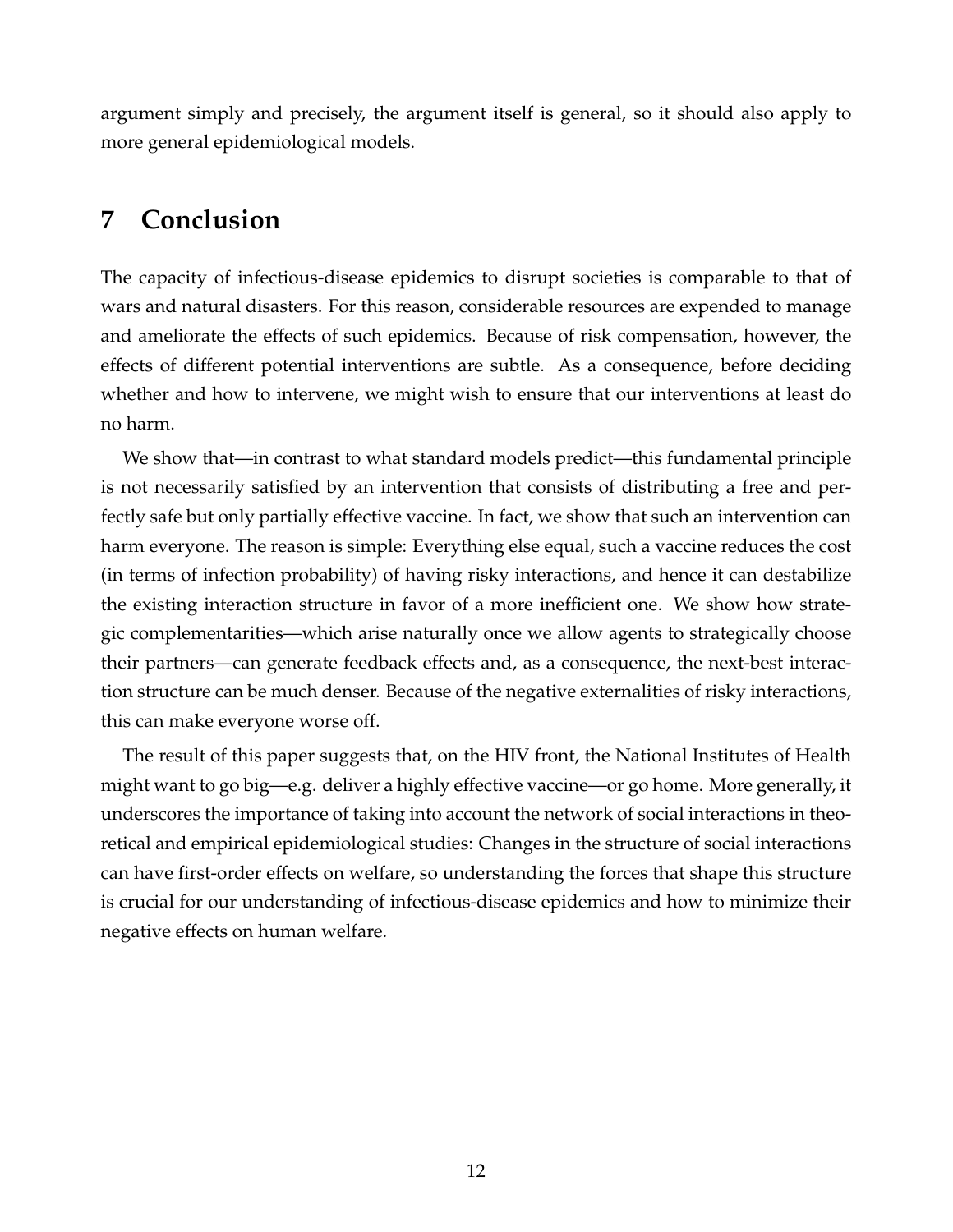#### <span id="page-13-0"></span>**A Appendix: Infection Probabilities**

[Lemma A.1](#page-13-4) describes the probability that an agent becomes infected (exogenously—i.e. in stage 2—or endogenously—i.e. in stage 3) conditional on her network position.

<span id="page-13-4"></span>**Lemma A.1.** *The probability that any given agent in network* I *is infected is*

<span id="page-13-1"></span>
$$
\mu_I = qp + (1 - qp)q.
$$

*the probability that any given agent in network* X *is infected is*

<span id="page-13-5"></span>(2)  
\n
$$
\mu_X = (1-p)^2 \mu_I
$$
\n
$$
+ p(1-p) [q(2-q) + (1-q)^2 qp(2-qp)]
$$
\n
$$
+ p(1-p) [q + (1-q)p(pq + (1-pq)q(2-q))] \\
+ p^2 [q(2-q) + (1-q(2-q))q(2-q)p(2-p)],
$$

*the probability that*  $N_1$  *is infected is* 

<span id="page-13-2"></span>(3) 
$$
\mu_{N_1} = \mu_I + (1-q)(1-pq)\mu_I p
$$

and the probability that  $N_2$  *is infected is* 

<span id="page-13-3"></span>(4) 
$$
\mu_{N_2} = q + (1-q)pq + (1-q)^2 p^2 \mu_I
$$

*Proof.* To see [Equation 1,](#page-13-1) consider for concreteness the probability that  $I_1$  is infected. The probability that  $I_2$  infects  $I_1$  is  $qp$  and, conditional on not being infected by  $I_2$ ,  $I_1$  is infected with probability  $q$ .

To derive [Equation 2,](#page-13-5) consider the three exhaustive and mutually exclusive cases depicted below, where thick edges correspond to live edges. We say that i *is infected from* j if j is exogenously infected and there is an live path from  $i$  to  $j$ .



*Case 0: None of the edges*  $X_1 X_4$  *and*  $X_2 X_3$  *are live.* This happens with probability  $(1 - p)^2$ . The probability that any given agent is infected is  $\mu_I$ .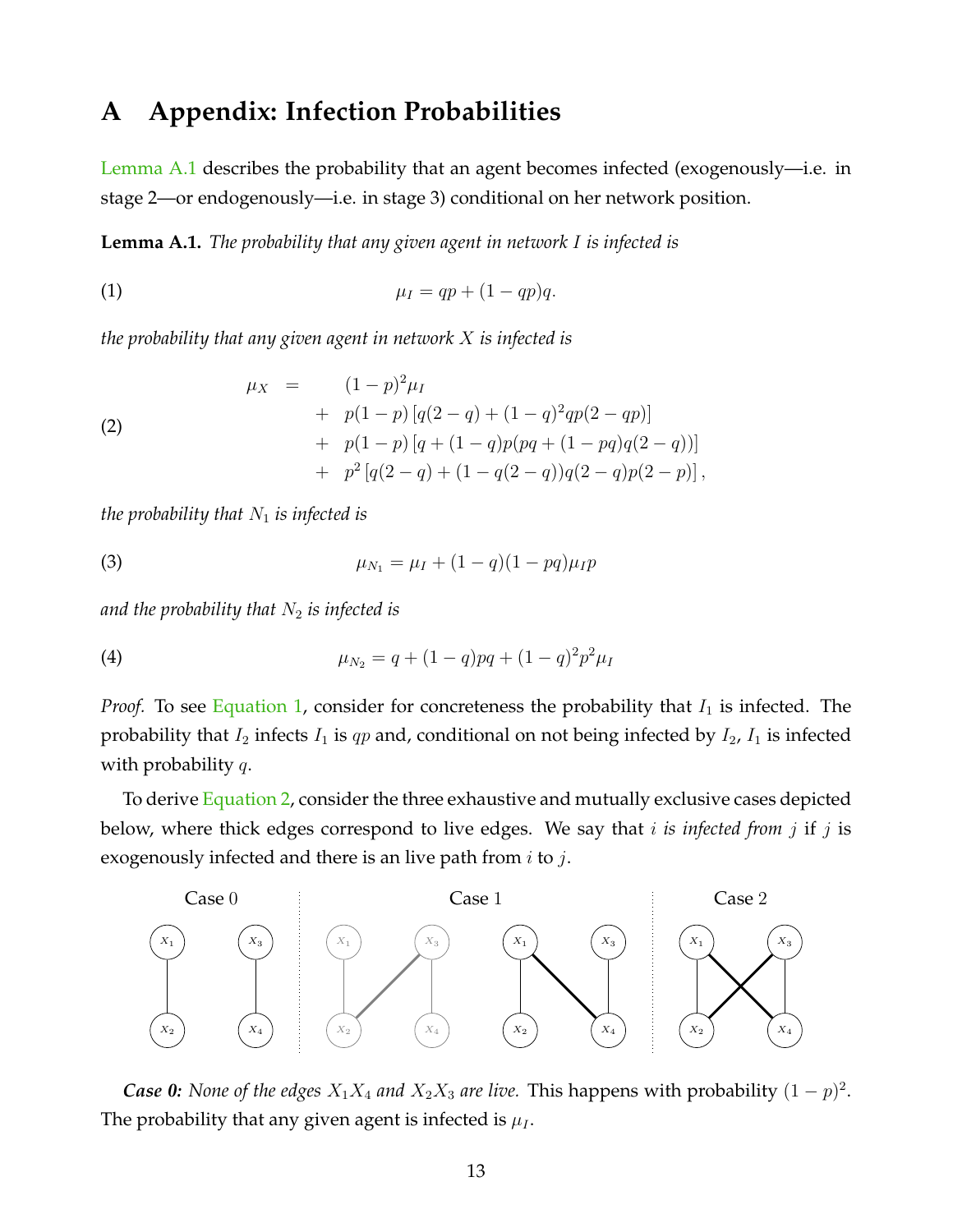*Case 1: Exactly one of the edges*  $X_1X_4$  *and*  $X_2X_3$  *is live.* This happens with probability  $2p(1-p)$ . Assume without loss of generality that  $X_1X_4$  is live (and hence  $X_2X_3$  is not live). The probability that node  $X_1$  is infected is  $q(2 - q) + (1 - q(2 - q))(qp + (1 - qp)qp)$  or

<span id="page-14-0"></span>(5) 
$$
q(2-q) + (1-q)^2qp(2-qp)
$$

To see this, note that the probability that  $X_1$  is infected from  $X_1$  or  $X_4$  is  $1-(1-q)^2 = q(2-q)$ , and the probability that  $X_1$  is infected from  $X_2$  or  $X_3$  is  $qp + (1 - qp)qp$ .

<span id="page-14-1"></span>The probability that node  $X_2$  is infected is

(6) 
$$
q + (1 - q)p(pq + (1 - pq)q(2 - q))
$$

To see this, note that the probability that  $X_2$  is exogenously infected is q. Conditional on this not happening, the probability that  $X_2$  is infected is p times the probability that  $X_1$  is infected from  $X_3$ , or  $X_1$  or  $X_4$ , which is  $pq + (1 - pq)q(2 - q)$ .

Hence, each agent's expected probability of infection in this case is the average of expressions  $(5)$  and  $(6)$ .

*Case 2: Both edges*  $X_1, X_4$  *and*  $X_2X_3$  *are live.* This happens with probability  $p^2$ . The probability that  $X_1$  is infected is

$$
q(2-q) + (1 - q(2-q))q(2-q)p(2-p).
$$

To see this, note that the probability that  $X_1$  is infected from  $X_1$  or  $X_4$  is  $1-(1-q)^2 = q(2-q)$ , and the probability that  $X_1$  is infected from  $X_3$  or  $X_4$  is the probability  $q(2 - q)$  that either of them is infected times the probability  $p(2 - p)$  that at least one of the edges  $X_1X_2$  and  $X_3X_4$ is live.

To see [Equation 3,](#page-13-2) note that  $\mu_{N_1} - \mu_I = (1 - q)(1 - pq)\mu_I p$ , since the probability that  $N_1$  is infected from either  $N_3$  or  $N_4$  and is not infected from either  $N_1$  or  $N_2$  is the probability  $1 - q$ that  $N_1$  is not infected from  $N_1$  times the probability  $1 - qp$  that  $N_1$  is not infected from  $N_2$ times the probability  $\mu_I$  that  $N_4$  is infected from either  $N_3$  or  $N_4$  times the probability  $p$  that the edge  $N_1N_4$  is live.

Finally, to see [Equation 4,](#page-13-3) note that the probability that  $N_2$  is infected is the probability q that she becomes exogenously infected plus the probability  $(1-q)p$  that she does not become infected and  $N_1N_2$  is live times the probability  $q + (1 - q)p\mu_I$  that  $N_1$  is infected from  $N_1$ ,  $N_3$ or  $N_4$ . That is,  $\mu_{N_2} = q + (1 - q)p[q + (1 - q)p\mu_I]$ , which is equivalent to [Equation 4.](#page-13-3)  $\Box$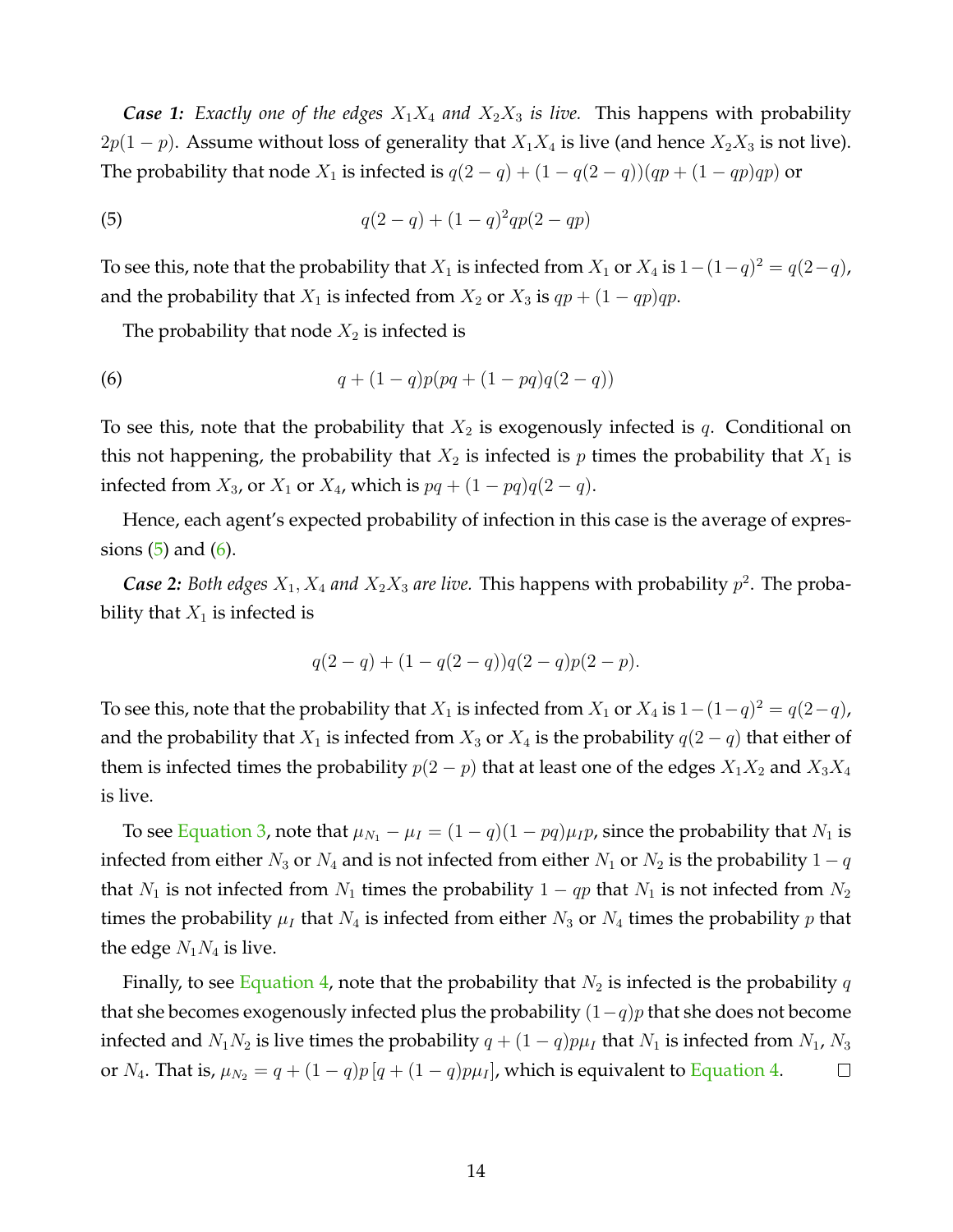### **References**

- <span id="page-15-1"></span>ABDUL-QUADER, A. S., S. TROSS, S. R. FRIEDMAN, A. C. KOUZI, AND D. C. DES JARLAIS (1990): "Street-recruited intravenous drug users and sexual risk reduction in New York City." *Aids*, 4, 1075–1080.
- <span id="page-15-6"></span>ADAMS, C. F. (1879): "Notes on railroads accidents," *G.P. Putnam Sons*.
- <span id="page-15-2"></span>BARNARD, M. A. (1993): "Needle sharing in context: patterns of sharing among men and women injectors and HIV risks," *Addiction*, 88, 805–812.
- <span id="page-15-5"></span>BLUME, L., D. EASLEY, J. KLEINBERG, R. KLEINBERG, AND É. TARDOS (2011): "Network formation in the presence of contagious risk," in *Proceedings of the 12th ACM conference on Electronic commerce*, ACM, 1–10.
- <span id="page-15-8"></span>BLUMENTHAL, J. AND R. HAUBRICH (2017): "Risk compensation in PrEP: An old debate emerges yet again," *The Virtual Mentor*, 909–915.
- <span id="page-15-10"></span>CHEN, F. AND F. TOXVAERD (2014): "The economics of vaccination," *Journal of Theoretical Biology*, 363, 105–117.
- <span id="page-15-7"></span>EATON, L. A. AND S. C. KALICHMAN (2007): "Risk compensation in HIV prevention: Implications for vaccines, microbicides, and other biomedical HIV prevention technologies," *Current HIV/AIDS*, 165–172.
- <span id="page-15-4"></span>FENICHEL, E. P., C. CASTILLO-CHAVEZ, M. G. CEDDIA, G. CHOWELL, P. A. G. PARRA, G. J. HICKLING, G. HOLLOWAY, R. HORAN, B. MORIN, C. PERRINGS, ET AL. (2011): "Adaptive human behavior in epidemiological models," *Proceedings of the National Academy of Sciences*, 108, 6306–6311.
- <span id="page-15-3"></span>FRIEDMAN, S. R., R. CURTIS, A. NEAIGUS, B. JOSE, AND D. C. DES JARLAIS (2006): *Social networks, drug injectors' lives, and HIV/AIDS*, Springer Science & Business Media.
- <span id="page-15-0"></span>FRIEDMAN, S. R., D. C. DES JARLAIS, J. L. SOTHERAN, J. GARBER, H. COHEN, AND D. SMITH (1987): "AIDS and self-organization among intravenous drug users," *International Journal of the Addictions*, 22, 201–219.
- <span id="page-15-9"></span>GALEOTTI, A. AND B. W. ROGERS (2013): "Strategic immunization and group structure," *American Economic Journal: Microeconomics*, 5, 1–32.